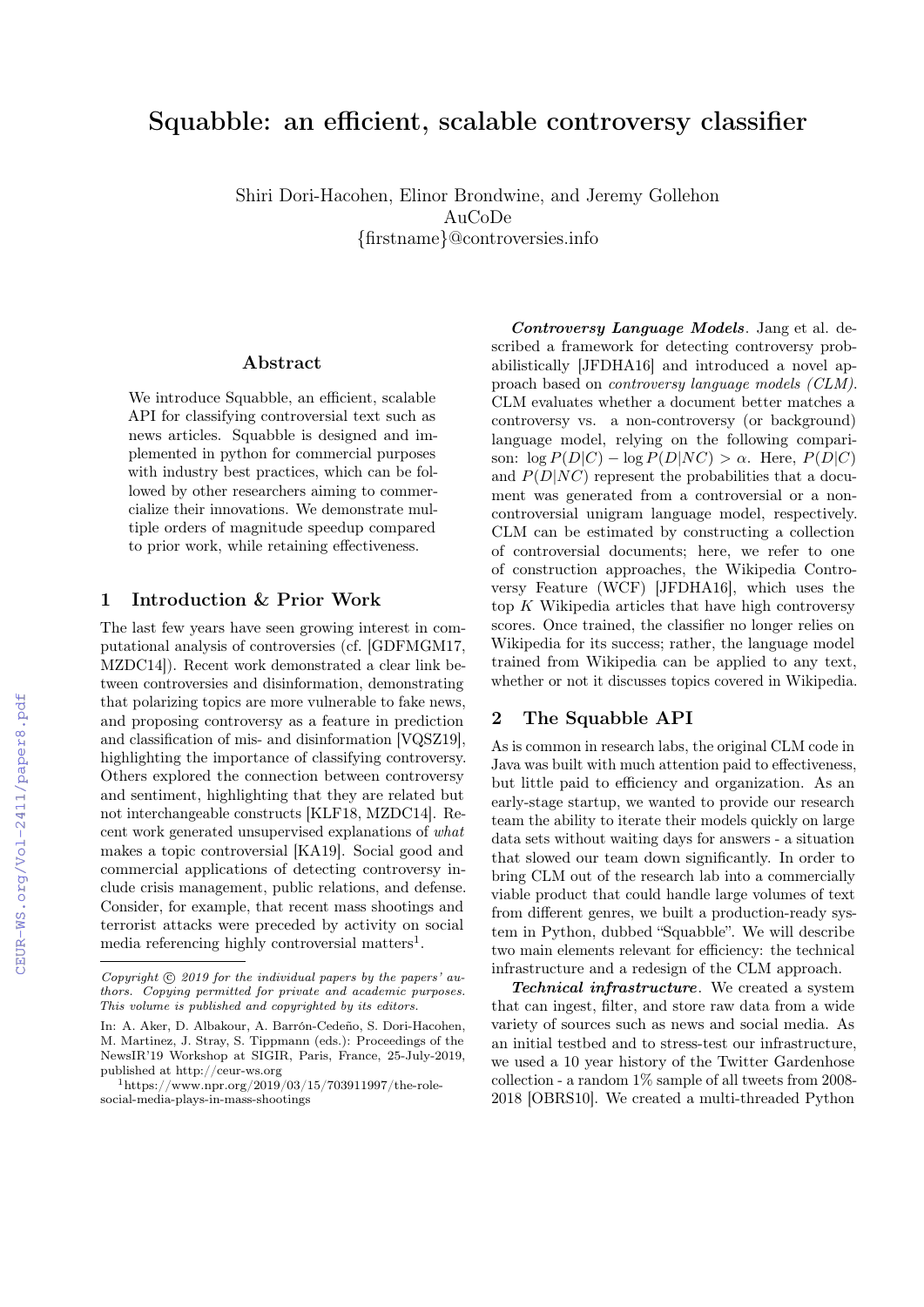

Figure 1: The Squabble API architecture. See Figure 2 for a zoomed in version of the "LM Generation" process.



Figure 2: Procedure for generating Language Models.

program storing data in a PostgreSQL database hosted on Amazon Web Services RDS system. We added a component that extracts both the tweet text as well as any externally linked article text when a link was included in the tweet. We kept the filtering stage simple yet flexible, accepting as input a text file with a list of keywords or hashtags of interest. Tweets containing any of the keywords or tags are included in the database.

CLM revisited. We reimplemented and refined the controversy detection algorithm described in Section 1, with system architecture is presented in Figure 1. We used established Python packages such as NLTK [LB02] and Scikit-learn [PVG<sup>+</sup>11], and created a research testbed in order to evaluate the Squabble API. We describe evaluation details in Section 4.

Squabble accepts data with a text stream via SQL queries or CSV files. In pilot efforts, prospective customers sent data via large CSV files which we were able to ingest and run through Squabble rapidly. Prior to creating Squabble, such pilots would take days to run, slowing development down. Like our data processing code, the Squabble code can likewise scale via multithreading. In addition, Squabble can be applied in a wide variety of verticals, such as finance, defense, and public relations. We constructed Squabble explicitly to allow for that possibility. As an early-stage startup, this also gives us flexibility to pivot easily should the need arise, without expensive retooling of the technology.

### 3 Efficiency improvements

Prior to commencing this project, we set internal success metrics for efficiency (see Table 1) that we estimated would allow us to successfully process customer requests and internal research at scale for the foreseeable future. Processing a massive data set into a structured database, on a budget, turned out to be

Table 1: Before, After & Success Metrics for Squabble. Infrastructure speeds reported on a per core basis on a server. Controversy scoring reported on a dual core laptop.

|                | Infrastructure            | Controversy Scoring |
|----------------|---------------------------|---------------------|
| <b>Before</b>  | $100$ tweets/sec/core     | 7 requests/sec      |
| Success metric | $1,000$ tweets/sec/core   | $500$ requests/sec  |
| After          | $100,000$ tweets/sec/core | $700$ requests/sec  |
| Speedup        | 1000x                     | 100x                |

Table 2: Dataset from prior work [DHA15] with key statistics

|                   | $\#$ Docs $(\%)$ | Terms: Mean | Terms: Std |
|-------------------|------------------|-------------|------------|
| Controversial     | 78 (25.75%)      | 828.43      | 1159.78    |
| Non-controversial | 225 (74.25%)     | -367.1      | 564.11     |
| A 11              | $303(100\%)$     | 485.86      | 787.28     |

the biggest core technological hurdle in the infrastructure portion of our system. PostgreSQL's concurrency behaviour couldn't handle the amount of data being sent. Once the underlying issue was resolved, data storage speed immediately increased by multiple orders of magnitude, not only meeting our success metric but also exceeding our most ambitious projections for speed, as seen in Table 1. Since this code was structured for scalability, we can add multi-threading or multi-processing with no additional effort. As seen in Table 1, we easily met our success metrics and achieved orders of magnitude speedup.

## 4 Evaluation

We leverage the dataset introduced by Dori-Hacohen and Allan [DHA15] that consists of judgments for 303 webpages<sup>2</sup> from the ClueWeb09 collection<sup>3</sup>, which is presented in Table 2. The evaluation set is imbalanced, in the sense that it contains more non-controversial (225 documents) that controversial documents (78 documents). Therefore, we focused on balanced accuracy as our metric of choice against several baselines such as sentiment and Naive Bayes, and we also report other metrics for completeness' sake (see Table 3). Our results with the WCF approach were in-line with prior

<sup>2</sup>http://ciir.cs.umass.edu/downloads

<sup>3</sup>http://lemurproject.org/clueweb09/